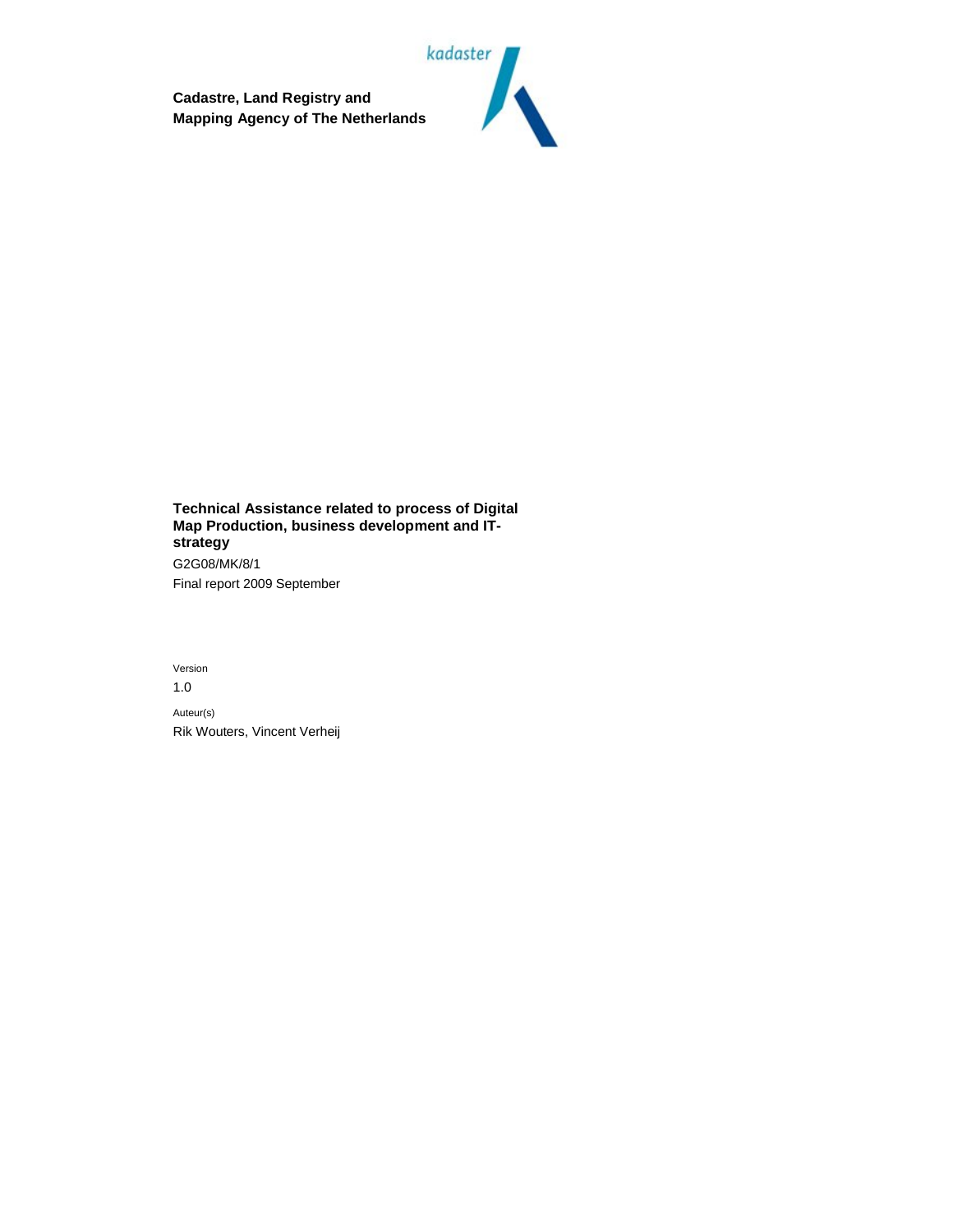**Mapping Agency of The Netherlands**



Datum 28 Sept 2009

**Error! Use the Home tab to apply Titel to the text that you want to appear here.**

Versie 1.0 Blad 1 van 7

Titel

**Technical Assistance related to process of Digital Map Production, business development and ITstrategy**

**Error! Use the Home tab to apply Subtitel to the text that you want to appear here.**

#### **Responsible for the assignment**

Rik Wouters, Kadaster International

# **Status**

Final

#### **Distribution**

Gligor Ralev, Goce Gruevski, Lidija Krstevska, EVD, HMA

# **Version history**

| Version | Datum        | Auteur          | Remarks       |
|---------|--------------|-----------------|---------------|
| 0.1     | 10 Sept 2009 | Vincent Verheij | Draft version |
| 1.0     | 30 Sept 2009 | Vincent Verheij | Final version |

#### **Review history**

| Version | Datum        | Reviewer           | Remarks                   |
|---------|--------------|--------------------|---------------------------|
| 0.1     | 28 Sept 2009 | <b>Rik Wouters</b> | Additional input /remarks |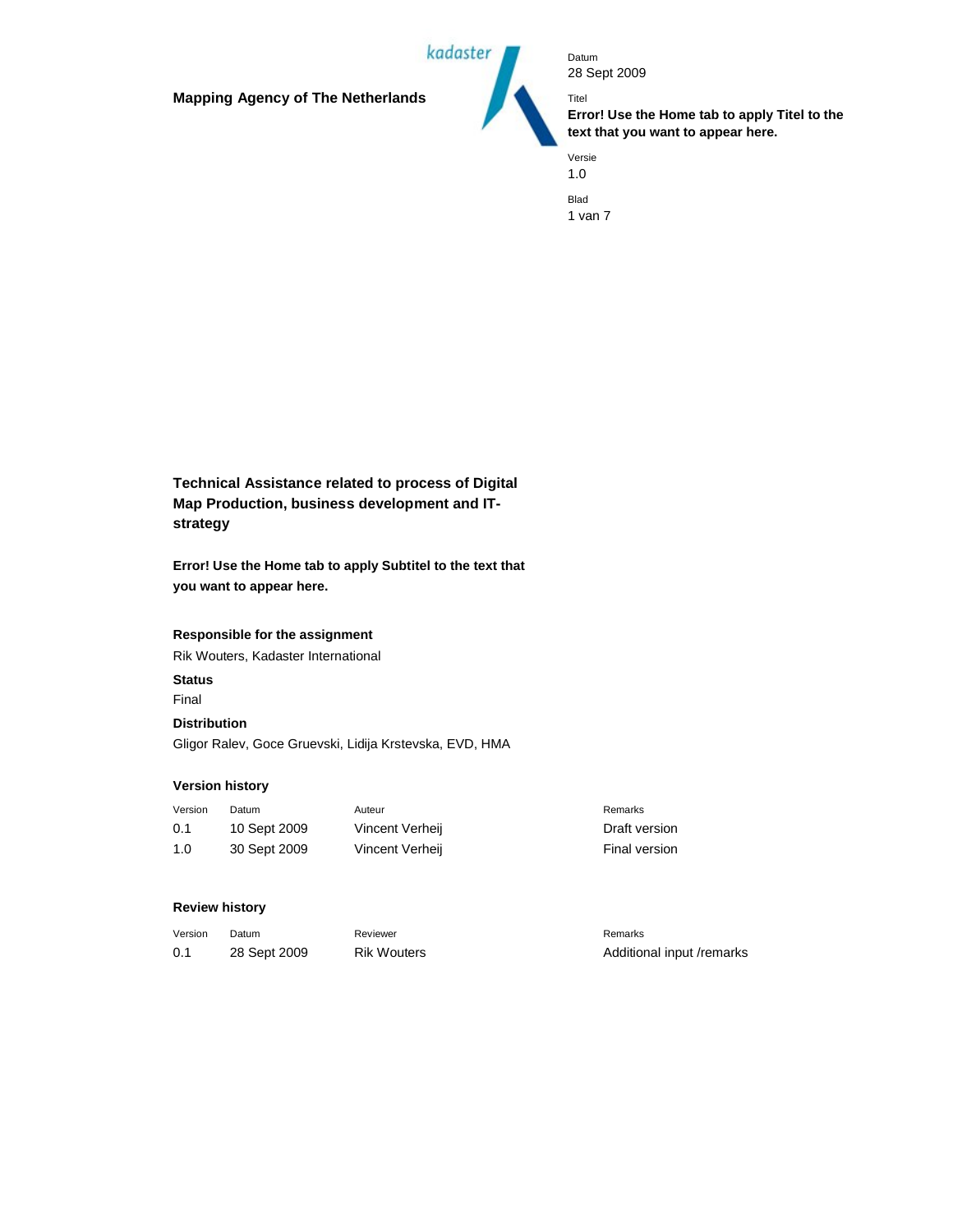

Titel Error! Use the Home tab to apply Titel to the<br>text that you want to appear here.

| Versie<br>1.0 |  |
|---------------|--|
| Blad          |  |
| 2 van 7       |  |

# **Table of Contents**

| 1              |  |
|----------------|--|
|                |  |
| $\overline{2}$ |  |
| 2.1            |  |
| 2.1.1          |  |
| 2.1.2          |  |
| 2.1.3          |  |
| 2.1.4          |  |
| 2.2            |  |
| 2.3            |  |
| 2.4            |  |
|                |  |
| 3              |  |
| 3.1            |  |
| 3.1.1          |  |
| 3.1.2          |  |
| 3.1.3          |  |
| 3.1.4          |  |
| 3.1.5          |  |
| 3.1.6          |  |
| 3.1.7          |  |
| 3.1.8          |  |
| 3.1.9          |  |
|                |  |
| 4              |  |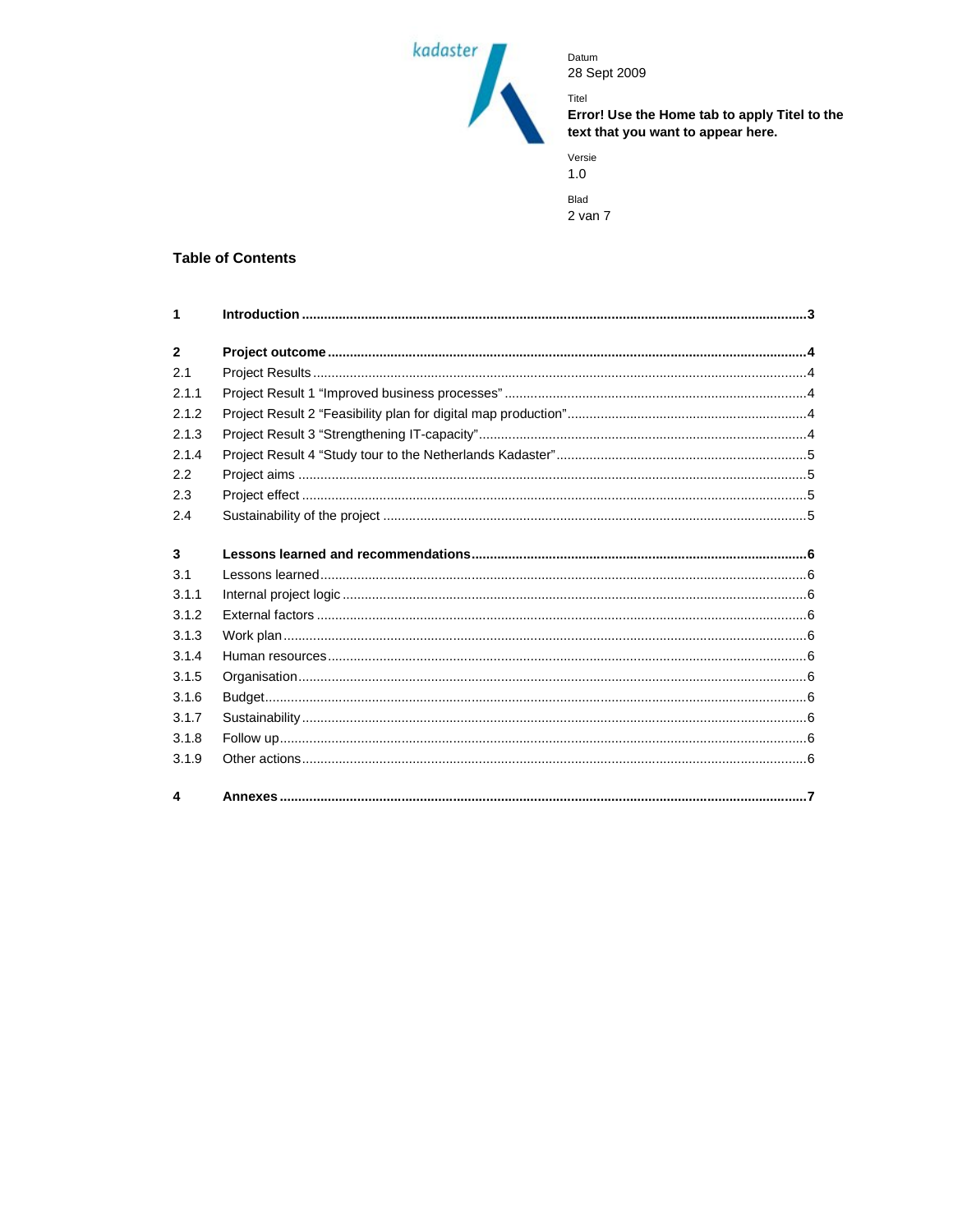

**Error! Use the Home tab to apply Titel to the text that you want to appear here.**

| Versie<br>1.0 |  |
|---------------|--|
| Blad          |  |
| 3 van 7       |  |

Titel

# **1 Introduction**

This final report describes the project outcome, lessons learned and recommendations and the end declaration of the project conform the model "Project Completion Report" as defined in the contract with the EVD.

| Project name:                                       | "Technical Assistance related to process of Digital Map Production, business |  |
|-----------------------------------------------------|------------------------------------------------------------------------------|--|
|                                                     | development and IT-strategy"                                                 |  |
| Project id:                                         | G2G08/MK/8/1                                                                 |  |
| Project period:                                     | $01-09-2008 - 01-07-2008$                                                    |  |
| Contract reference:                                 | DG20822339                                                                   |  |
| Contract contact person:                            | Ir. J.R. Boschloo                                                            |  |
| Counterpart:                                        | Agency Real Estate Cadastre (AREC)                                           |  |
|                                                     | FKA State Authority of Geodetic Works in Macedonia (SAGW)                    |  |
| Project budget:                                     | EUR 128,500 inclusive VAT                                                    |  |
| National aid coordinator in Skopje: Lidija Krstevka |                                                                              |  |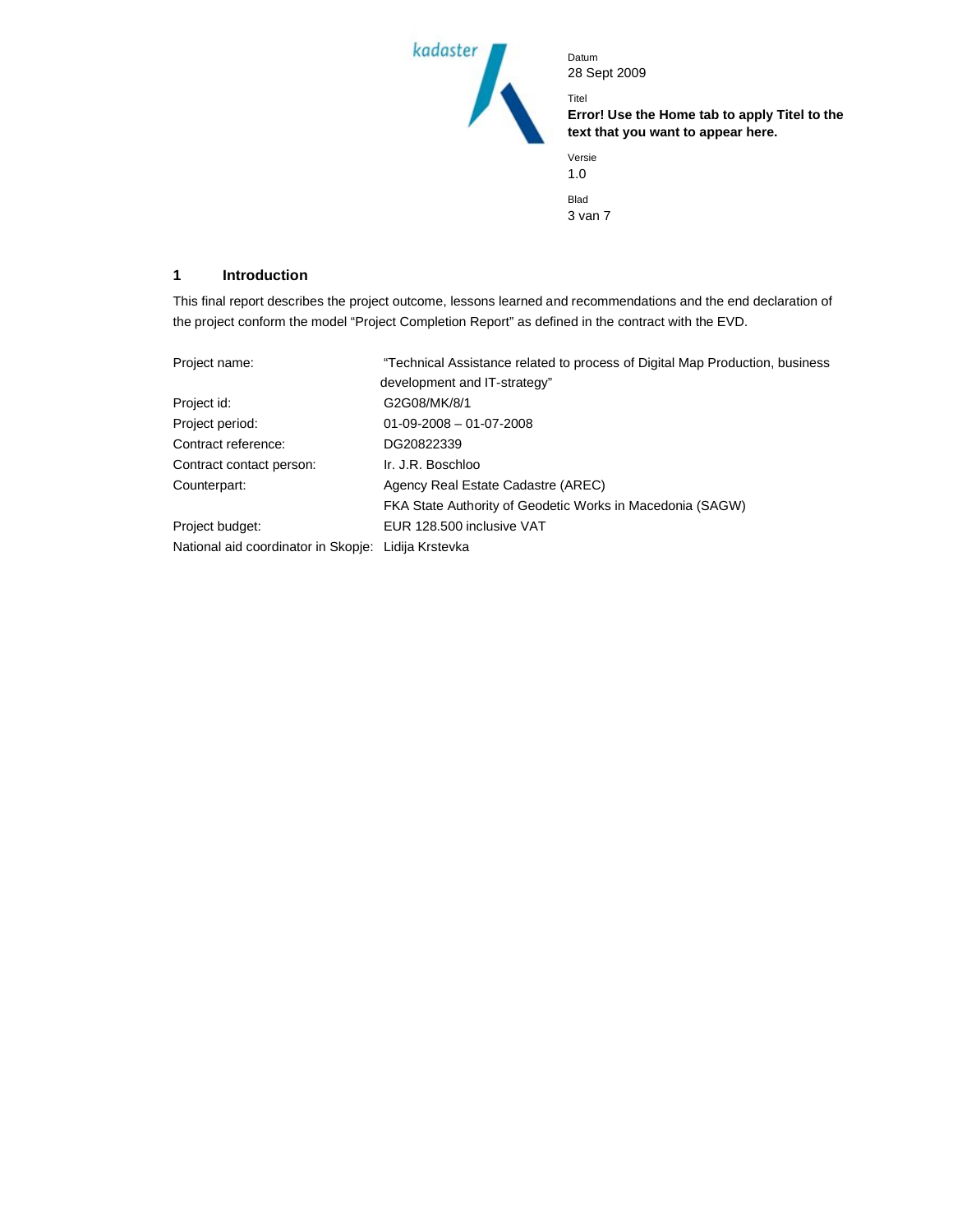

**Error! Use the Home tab to apply Titel to the text that you want to appear here.**

| Versie  |  |
|---------|--|
| 1.0     |  |
|         |  |
| Blad    |  |
| 4 van 7 |  |

Titel

# **2 Project outcome**

The outcome of the project activities is very satisfactory. The project was executed in a very pleasant and constructive cooperation with staff from the AREC and the Dutch Kadaster experts. The project consisted of 4 components.

## **2.1 Project Results**

## 2.1.1 Project Result 1 "Improved business processes"

## Workshop on financial management

In a two day workshop the principles of financial management were explained. This included finances in a public agency, cost recovery, cost allocation.

Number of participants: 6-8 from central office and Skopje office.

## Workshop on Monitoring & Evaluation (M&E)

In a two day workshop the principles of monitoring and evaluation were explained. A first set of key performance indicators have been defined.

Number of participants: 6-7 from the Department of Finance and Control.

#### Workshop on customer orientation

In a two-day workshop the principles of customer orientation were explained. This included an overview of clients, insight in needs, insight in satisfaction and the need for a customer service department. Number of participants: 5 from the department of Cadastre, land registry, operation/customer care.

# 2.1.2 Project Result 2 "Feasibility plan for digital map production"

A team of two experts from the Kadaster assisted AREC in developing a feasibility plan for digital map production. The feasibility plan was adopted within AREC and the follow up activities will be funded by the World Bank.

2.1.3 Project Result 3 "Strengthening IT-capacity"

An expert from the Kadaster assisted SAGW in strengthening the IT-capacity. In several one-week missions assistance was provided for the following processes:

#### Reviewing the IT-strategy

A second opinion on the IT-strategy was given. Recommendations for further improvement were made.

# Drafting the Implementation plan

A detail plan for implementation of the software in the regional offices and, migration and harmonization of data. Including items such as training for users, future needs for maintenance of software and hardware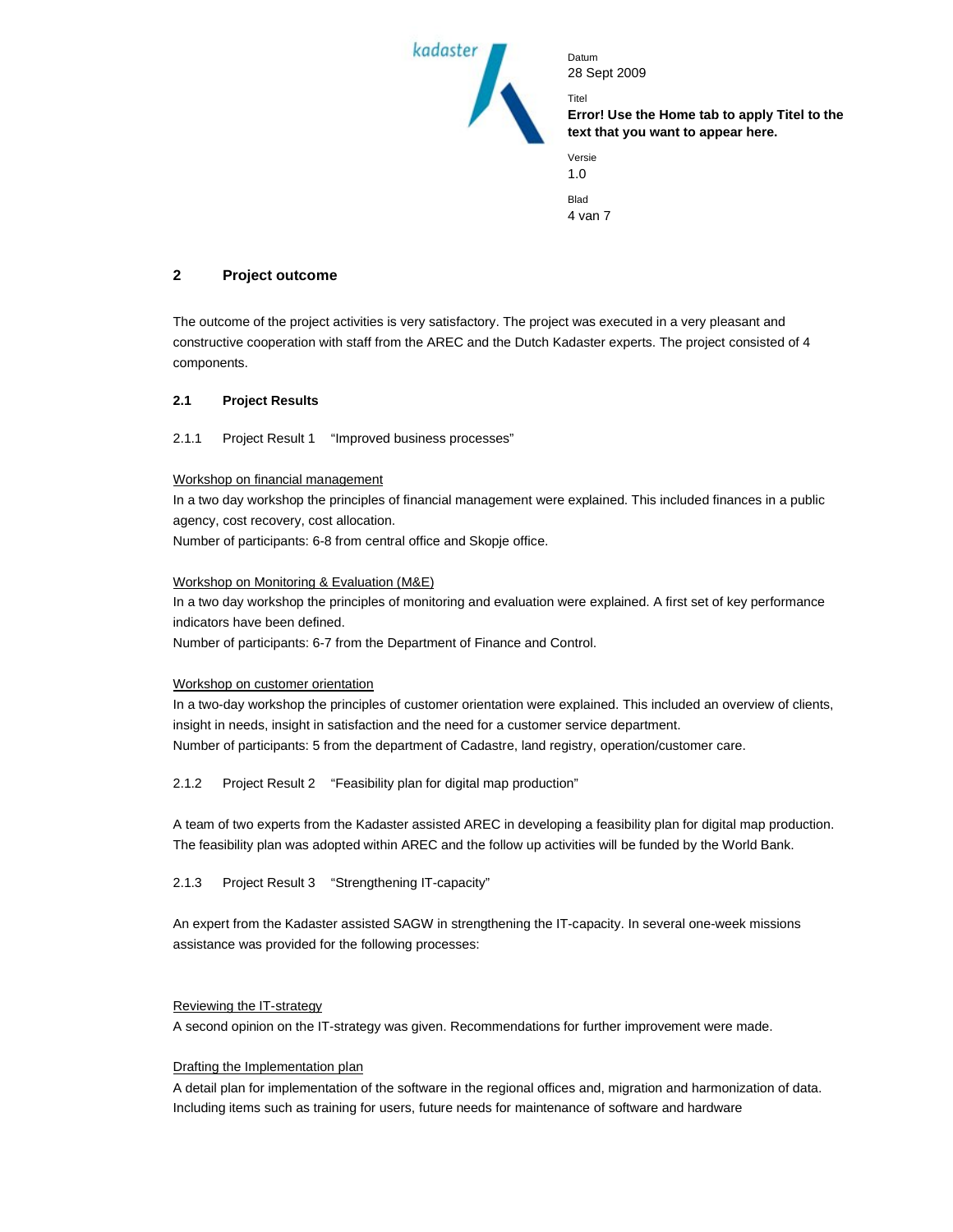

**Error! Use the Home tab to apply Titel to the text that you want to appear here.**

| Versie  |  |
|---------|--|
| 1.0     |  |
| Blad    |  |
| 5 van 7 |  |

Titel

## Supporting project management

Project management is a crucial aspect in a large IT-project. Strengthening capacity and sharing best practices from Dutch Kadaster. Several advices were provided:

- 1. Implementation of the E-Cadastre (strategy, responsibility, planning)
- 2. Recommendations on contract-issues (contract management)
- 3. Recommendations on finalising E-Cadastre project
- 4. Advice on user acceptance of the E-Cadastre
- 5. Advice on scoping of the E-Cadastre (Opinion on the contract of the E-Cadastre project)
- 6. Report on test-session on location Center Skopje of the E-Cadastre system

# 2.1.4 Project Result 4 "Study tour to the Netherlands Kadaster"

For a good insight on a modern cadastre-organisation a five day study tour to the Netherlands was organised. It focused on aspects such as customer orientation, performance measurement and finances. During the visit workshops were held and Notary and several Kadaster locations we visited. Number of participants: 6

# **2.2 Project aims**

To assist the Macedonian State Authority of Geodetic Works in its transformation into an independent, selffinancing public institution that provides high quality service to the public and, as one of its responsibilities, establishes and maintains a digital cadastre map which is fully compliant with the EU standards.

- 1. Improved business processes of AREC (SAGW)
- 2. Feasibility plan for digital map production has been developed
- 3. Strengthened IT-capacity of AREC (SAGW)

These aims were all reached within the project.

# **2.3 Project effect**

The steps AREC has taken and will take on marketing, improving the quality of registration of property (with the new IT-systems) and the digital map production will have a positive effect on the investment climate for other countries including the Netherlands.

# **2.4 Sustainability of the project**

To gain sustainability of the results of this project a follow up project is planned (new G2G-short project). This project will build on the results of the former project and assists with the further implementation. Also a new field of attention, the programme for National Spatial Data Infrastructure (NSDI) has been added since this is one of the strategic goals of AREC.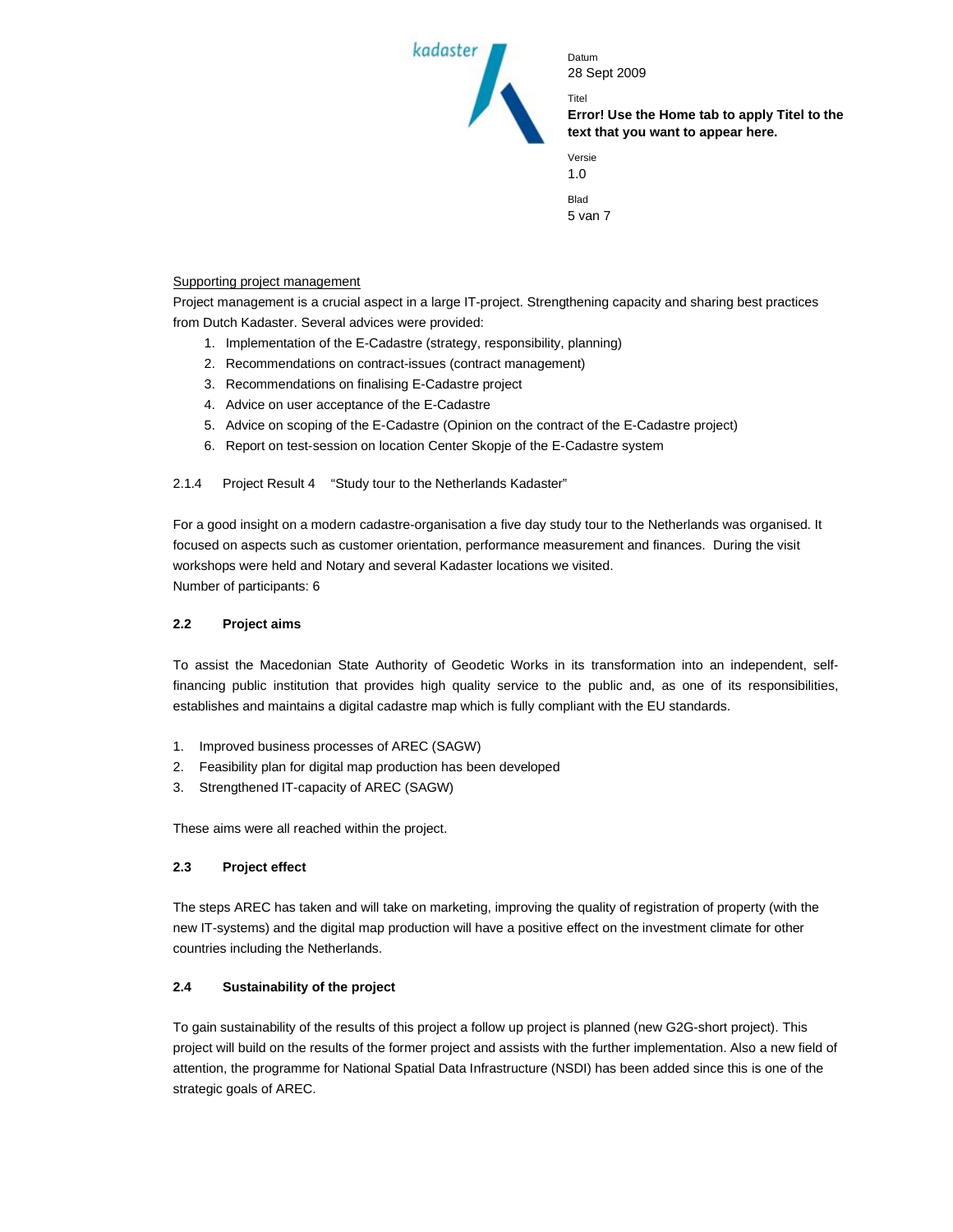

**Error! Use the Home tab to apply Titel to the text that you want to appear here.**

| Versie  |  |
|---------|--|
| 1.0     |  |
|         |  |
| Blad    |  |
| 6 van 7 |  |

Titel

# **3 Lessons learned and recommendations**

#### **3.1 Lessons learned**

#### 3.1.1 Internal project logic

Workshops should prefearbly be organised outside the agency (or even outside of Skopje) to prevent the attendees to being distracted.

3.1.2 External factors Nothing specific.

3.1.3 Work plan Nothing specific.

3.1.4 Human resources

The needed resources for executing the project were delivered on time en with the desired experience and quality.

#### 3.1.5 Organisation

The organisation of the project was very effective. Cooperation with the AREC management, AREC employees, the SIDA project, the World Bank, , EVD, Embassy and the Netherlands Kadaster was very pleasant and

effective.

There was no overlap between this project en the SIDA-project. The experts from the Netherlands Kadaster worked at strategic and tactical level, providing information, advice, guidance and support to AREC. AREC created the products and performed the execution of plans. The SIDA-project is focused on operational-ITstrengthening.

#### 3.1.6 Budget

Part of the budget was shifted during the project after mutual agreement with AREC and EVD.

#### 3.1.7 Sustainability

The project delivered sustainable results (also see the letters of observation and satisfaction).

#### 3.1.8 Follow up

For the sustainability of the results a follow up G2G-project has been defined (G2G08/MK/8/2) "Further assistance to process of Digital Map Production, business development and IT-strategy".

The following components have been defined:

- 1. Component General awareness NSDI and Inspire
- 2. Component Self financing and marketing plan prepared
- 3. Component Digital map production process supported
- 4. Component IT-capacity of SAGW further strengthened
- 5. Study tour For top level management

#### 3.1.9 Other actions

Nothing specific.